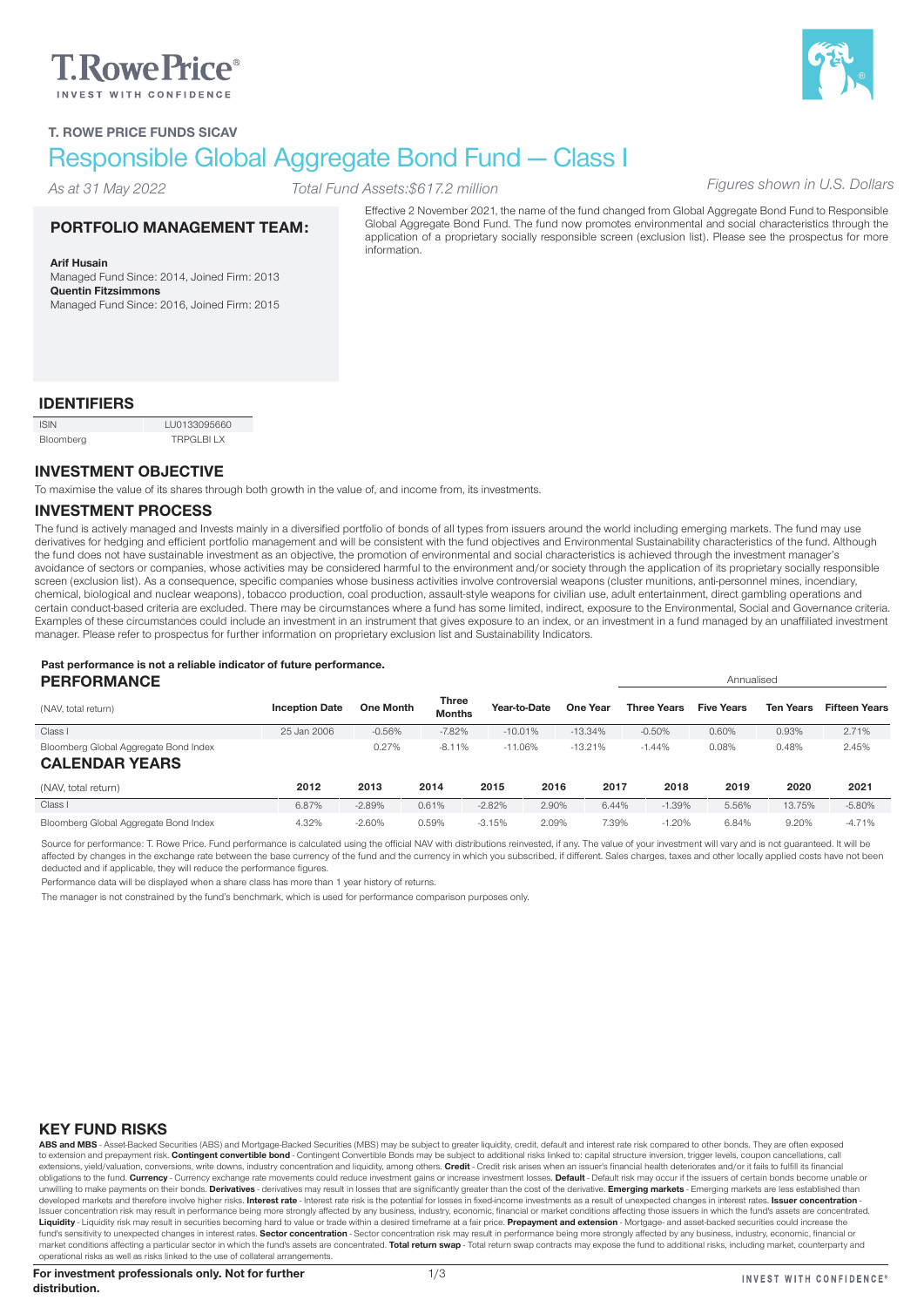#### TOP 10 ISSUERS

| <b>Issuer</b>                                           | % of Fund |
|---------------------------------------------------------|-----------|
| U.S. Treasuries                                         | 19.2      |
| FNMA - Mortgages                                        | 6.9       |
| United Kingdom of Great Britain and<br>Northern Ireland | 6.7       |
| Japan                                                   | 6.2       |
| Federal Republic of Germany                             | 4.6       |
| Federative Republic of Brazil                           | 4.0       |
| <b>GNMA</b>                                             | 2.9       |
| Republic of Italy                                       | 2.9       |
| French Republic                                         | 1.5       |
| People's Republic of China                              | 1.5       |

## CREDIT QUALITY DIVERSIFICATION

|                                  | % of Fund | Fund vs. Comparator Benchmark |
|----------------------------------|-----------|-------------------------------|
| <b>US Govt Agency Securities</b> | 10.0      | $-1.6$                        |
| <b>US Treasury</b>               | 19.2      | 3.0                           |
| AAA                              | 10.0      | $-1.5$                        |
| AA                               | 11.1      | $-3.1$                        |
| A                                | 18.3      | $-11.7$                       |
| <b>BBB</b>                       | 14.8      | $-1.2$                        |
| <b>BB</b>                        | 8.0       | 7.9                           |
| B                                | 1.3       | 1.3                           |
| Not Rated                        | $-0.4$    | $-0.7$                        |
| Reserves                         | 7.7       | 7.7                           |

Credit ratings for the securities held in the fund are provided by Moody's, Standard & Poor's and Fitch and are converted to the Standard & Poor's nomenclature. When a rating is available from all three agencies, the median rating is used. If there are two ratings, the lower rating is used and if only one rating is available, that rating is used. If a rating is not available, the security is classified as Not Rated (NR). The rating of the underlying investment vehicle is used to determine the creditworthiness of credit default swaps and sovereign securities. The fund is not rated by any agency.

The comparator benchmark data is for the Bloomberg Global Aggregate Bond Index.

## PORTFOLIO CHARACTERISTICS

|                                     | <b>Fund</b> | Comparator<br><b>Benchmark</b> |
|-------------------------------------|-------------|--------------------------------|
| Weighted Average Coupon             | 2.51%       | 2.27%                          |
| Weighted Average Maturity           | 9.85 years  | 8.77 years                     |
| Weighted Average Effective Duration | 7.20 years  | 7.01 years                     |
| Current Yield                       | 2.68%       | 2.26%                          |
| Yield to Maturity                   | 3.58%       | 2.58%                          |
| Average Credit Quality              | $AA-$       | $AA-$                          |
| Number of Holdings                  | 633         | 28.132                         |

Credit ratings for the securities held in the fund are provided by Moody's, Standard & Poor's and Fitch Statistics based on monthly returns of Class I shares.and are converted to the Standard & Poor's nomenclature. When a rating is available from all three agencies, the median rating is used. If there are two ratings, the lower rating is used and if only one rating is available, that rating is used. If a rating is not available, the security is classified as Not Rated (NR). The rating of the underlying investment vehicle is used to determine the creditworthiness of credit default swaps and sovereign securities. The fund is not rated by any agency.

## CURRENCY EXPOSURE (TOP 10)

| $\cdots$ . $\cdots$ . $\cdots$ |           |                                      |
|--------------------------------|-----------|--------------------------------------|
|                                | % of Fund | <b>Fund vs. Comparator Benchmark</b> |
| U.S. dollar                    | 45.5      | 1.0                                  |
| euro                           | 23.1      | 1.6                                  |
| Japanese yen                   | 12.4      | $-0.1$                               |
| British pound sterling         | 4.5       | 0.1                                  |
| Chinese renminbi               | 3.1       | $-5.0$                               |
| Offshore Chinese renminbi      | 3.0       | 3.0                                  |
| Canadian dollar                | 2.8       | $-0.1$                               |
| Australian dollar              | 1.7       | 0.3                                  |
| Czech koruna                   | 1.4       | l 1.3                                |
| Korean won                     | 1.2       | 0.1                                  |

#### RISK/RETURN CHARACTERISTICS (Five Years as of Month End)

|                               | Fund    | Comparator<br><b>Benchmark</b> |
|-------------------------------|---------|--------------------------------|
| Annualised Standard Deviation | 4.95%   | 5.00%                          |
| Alpha                         | 0.47%   | $0.00\%$                       |
| Beta                          | 0.95    | 1.00                           |
| R-Squared                     | 0.91    | 1.00                           |
| Information Ratio             | 0.35    | 0.00                           |
| Sharpe Ratio                  | $-0.10$ | $-0.20$                        |
| <b>Tracking Error</b>         | 1.47%   | $0.00\%$                       |